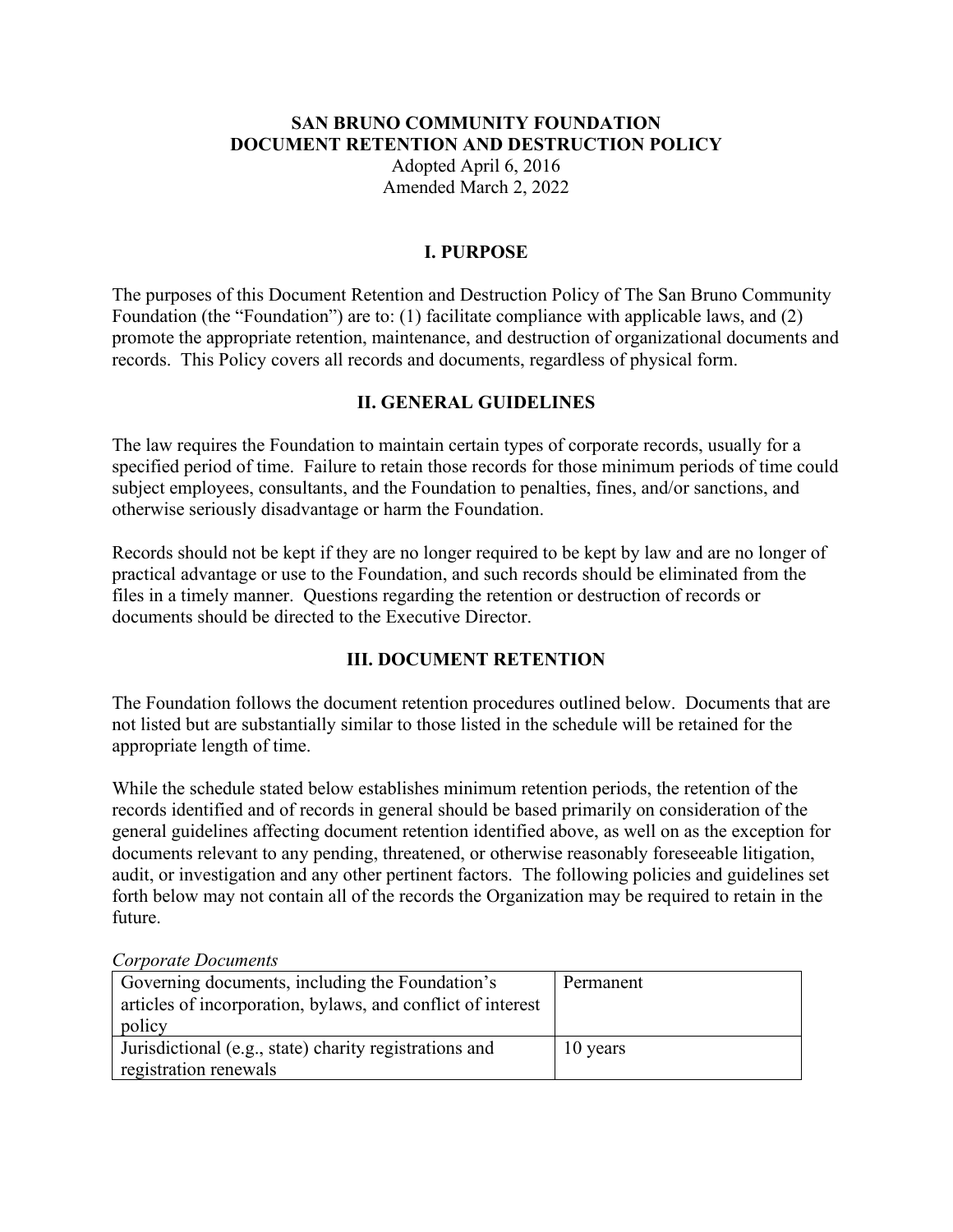## *Board Minutes and Materials*

| Minutes (including resolutions passed), agendas, and  | Permanent |
|-------------------------------------------------------|-----------|
| packets for meetings of the Board of Directors        |           |
| Recordings of meetings of the Board of Directors held | 1 year    |
| via Zoom or other videoconferencing platforms         |           |
| Minutes, agendas, and packets for meetings of         | Permanent |
| Committees subject to the Brown Act                   |           |

## *Corporate Tax Records*

| Applications for tax exemption (e.g., Form 1023, Form                                        | Permanent |
|----------------------------------------------------------------------------------------------|-----------|
| 3500) and determination letters from the Internal<br>Revenue Service and Franchise Tax Board |           |
| Federal, state, and local tax returns (non-payroll)                                          | Permanent |
| Form $1099s$                                                                                 | vears     |

#### *Employment/Personnel Records*

| Employment applications                | 3 years                                           |
|----------------------------------------|---------------------------------------------------|
| Retirement and pension records         | Permanent                                         |
| Other employment and personnel records | 7 years after termination of<br>relevant employee |

# *Payroll and Employment Tax Records*

| Payroll registers and tax returns | Permanent |
|-----------------------------------|-----------|
| W-2 statements                    | Permanent |

### *Accounting and Bank Records*

| Annual financial statements and audits | Permanent |
|----------------------------------------|-----------|
| General ledger and journal             | Permanent |
| A/P documentation and vendor files     | 10 years  |
| Cash receipts                          | 10 years  |
| Bank statements and reconciliation     | 10 years  |

## *Fixed Asset Records*

| Land and buildings documentation | Permanent                  |
|----------------------------------|----------------------------|
| Equipment documentation          | 7 years after equipment no |
|                                  | longer in use              |

# *Program Records*

| Scholarships and Community Grants Programs:           | 4 years after funding period  |
|-------------------------------------------------------|-------------------------------|
| Program applications for non-recipients               | ended                         |
| Scholarships and Community Grants Programs:           | 10 years after funding period |
| Program recipient documentation and files             | ended                         |
| Strategic Grants: Program recipient documentation and | Permanent                     |
| files                                                 |                               |
| List of all program recipients                        | Permanent                     |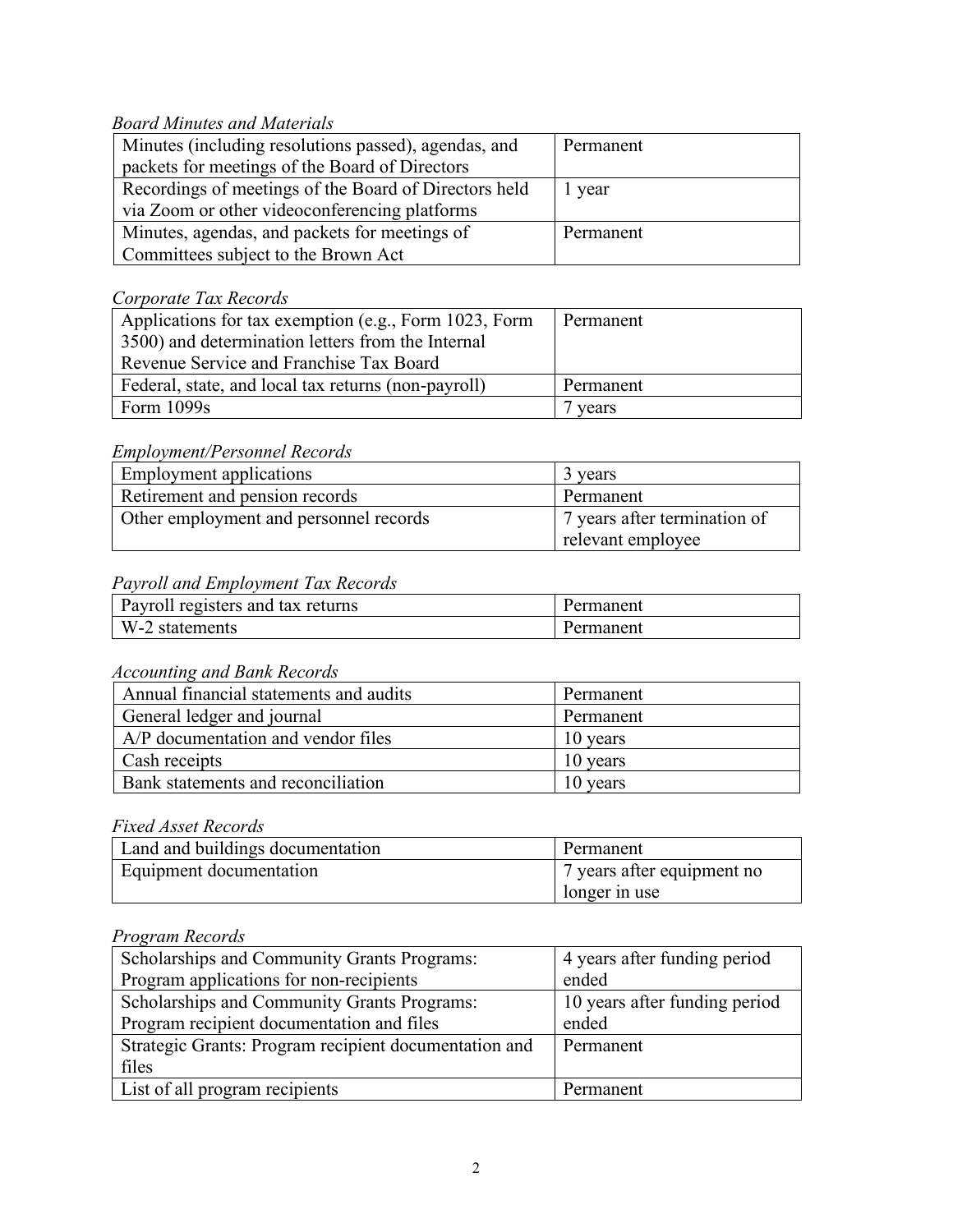| $\rightarrow \rightarrow +$<br>applications<br>0Ī<br>program<br>all<br>List | панси. |
|-----------------------------------------------------------------------------|--------|
|-----------------------------------------------------------------------------|--------|

*Marketing Documents/Press Releases*

| Press releases and publicly filed documents | Permanent |
|---------------------------------------------|-----------|
| Final copies of marketing documents         | vears     |

*Legal, Insurance, and Safety Records*

| Insurance policies, records, claims, accident reports | Permanent                  |
|-------------------------------------------------------|----------------------------|
| Litigation files                                      | 5 years following close of |
|                                                       | case                       |
| Copyright, trademark, and patent registrations        | Permanent                  |
| Contracts                                             | Permanent                  |

## **IV. ELECTRONIC DOCUMENTS AND RECORDS**

Electronic documents will be retained as if they were paper documents. Therefore, any electronic files that fall into one of the document types on the above schedule will be maintained for the appropriate amount of time.

If a user has sufficient reason to keep an email message, the message should be printed in hard copy and kept in the appropriate file or moved to an "archive" computer file folder. All other email messages shall follow a retention schedule of 90 days.

Such electronic documents and records will be backed up at least once a month, and backup files will be maintained offsite. Backup and recovery methods will be tested on a regular basis.

## **V. EMERGENCY PLANNING**

The Foundation's records will be stored in a safe, secure and accessible manner. Documents and financial files, including archived email messages, that are essential to keeping the Foundation operating in an emergency will be duplicated, or, in the case of electronic documents and records, backed up electronically, at least once a month and maintained off site.

## **VI. DOCUMENT DESTRUCTION**

The Foundation's Executive Director is responsible for the ongoing process of identifying records that have met the required retention period and overseeing their destruction. Destruction of financial and personnel-related documents will be accomplished by shredding.

## **VII. LITIGATION, AUDIT, AND INVESTIGATION EXCEPTION**

If an employee or consultant believes, or the Foundation informs an employee or consultant, that any of the Foundation's records are relevant to any pending, threatened, or otherwise reasonably foreseeable litigation, audit, or investigation, then the employee or consultant must preserve those records until it is determined and the employee or consultant is informed by the Foundation